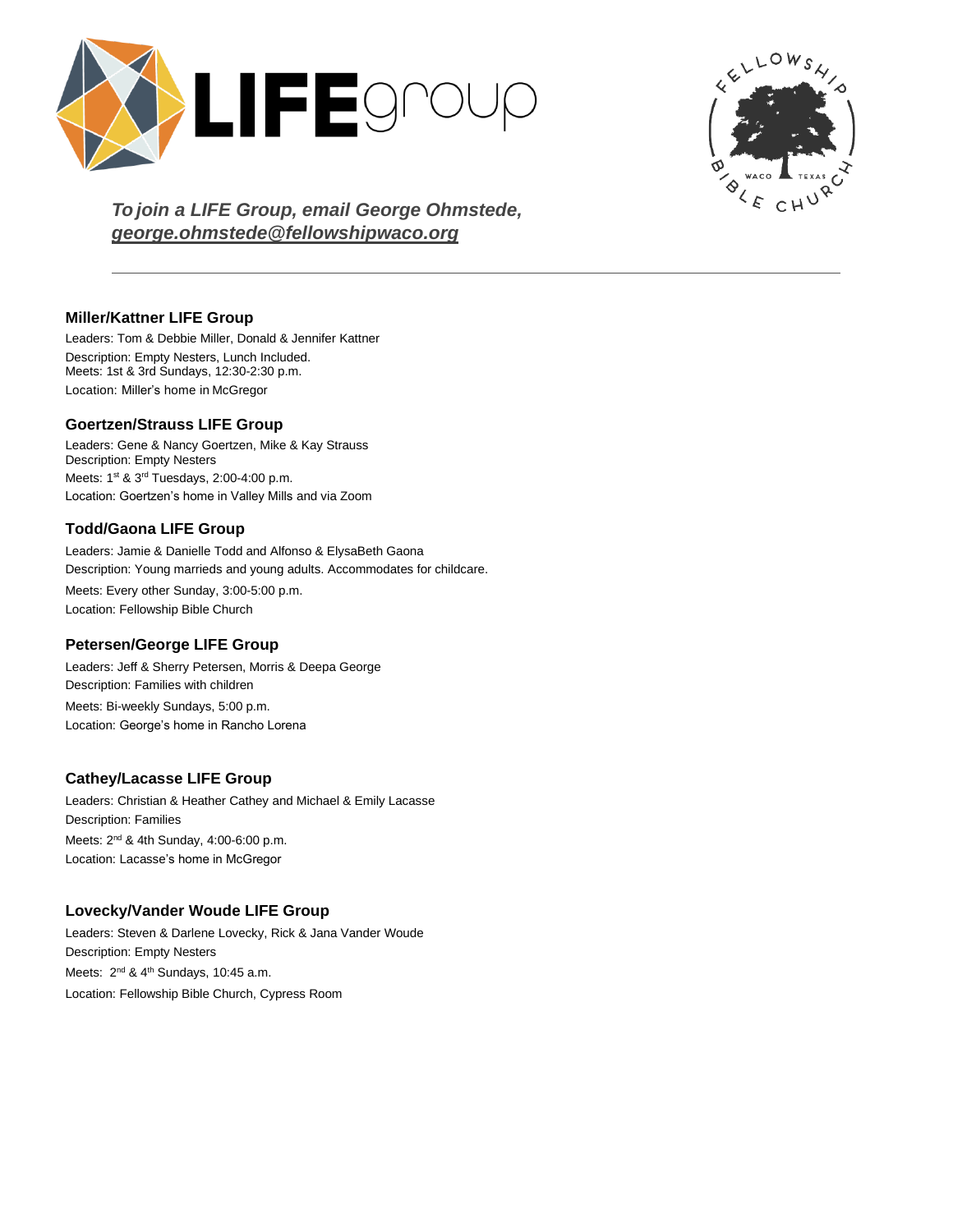



To join a LIFE Group, email George Ohmstede, george.ohmstede@fellowshipwaco.org

### **O'Neal LIFE Group**

Leaders: Dennis and Sunny O'Neal Description: Multigenerational Meets: 2<sup>nd</sup> & 4<sup>th</sup> Sundays 10:45 a.m.-Noon Location: Fellowship Bible Church, Cedar Room

#### **Gill LIFE Group**

Leaders: John & Hilary Gill Description: Multigenerational Meets: Bi-weekly Sundays, 6:30-8:00 p.m. Location: Gill's home in Woodway

#### **Smith/Horton LIFE Group**

Leaders: Steve & Kathy Smith, Kirby & Jan Horton

Description: Empty Nesters Meets: 3<sup>rd</sup> Sundays of the month, 10:45 a.m. Location: Fellowship Bible Church, Cypress Room

### **Turnbow/McGilvray LIFE Group**

Leaders: Grant & Ginny Turnbow, Matt & Cassie McGilvray Description: Families with children of all ages. Accommodates for childcare. Meets: Every other Sunday, 4:00-6:00 p.m.

Location: Fellowship Bible Church

### **Younger LIFE Group**

Leaders: Pete and Rachael Younger Description: Multigenerational, accommodating for childcare. Meets: Outdoors, from 6:00-7:00 p.m., alternate weeks Location: Fellowship Bible Church

### **Van Gorp LIFE Group**

Leaders: Philip & Lorna Van Gorp Description: Families with children Meets: Sundays @ 5:00 p.m. twice a month Location: Van Gorp home in Hewitt/Lorena area